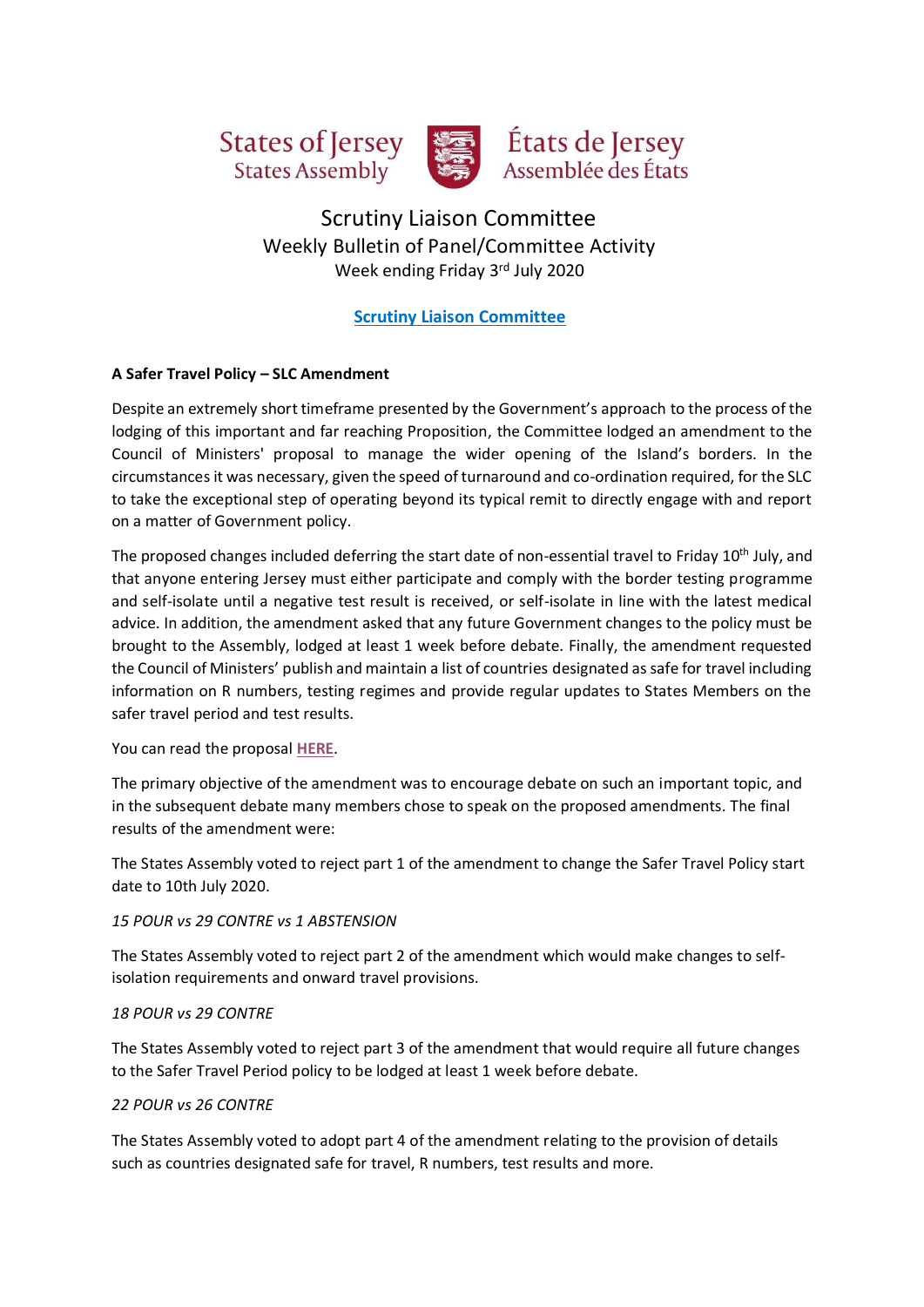#### *ADOPTED 41 POUR vs 05 CONTRE*

#### **Safer Travel Guidelines Review Panel**

Following the debate the Committee considered the merit of associated further work, and agreed to establish a Review Panel focussing on the Safer Travel Guidelines, now published by the Government online, with all passengers travelling to Jersey required to adhere to them for travel from 3rd July 2020. The Panel is to be chaired by Deputy Rob Ward and membership is open to any non-Executive Members who would like to take part.

The review will seek to ensure that the Guidelines are fit for purpose, accessible, and in the best interest of Jersey. It will also consider the broader implications of the Guidelines for Jersey, for example, in terms of budget, public health and emergency services.

Deputy Rob Ward, Panel Chair, commented:

"We are all well aware that we are living through a unique moment in history. Jersey has been relatively lucky through this time and has fared much better than many of our neighbours. While Scrutiny recognises and acknowledges the need to reopen our borders for the wellbeing of Islanders on many levels, it is imperative that we do so in the safest possible way. This review will add to the work already undertaken by both Scrutiny and the Government and provide a balanced view on whether or not the guidelines issued by the Government are fit for this purpose."

## **Corporate Services Scrutiny Panel**

#### **The Panel has mainly focused on propositions and its Covid-19 review.**

- The Panel received a private briefing from the Treasury and Resources Minister and officers on Rebalancing the Government's Finances on Friday 26th June.
- The Panel held a Quarterly Public Hearing with the Chief Minister on Monday 29th June. Additional questions missed due to time constraints are being sent to the Chief Minster.
- The Panel received the briefing note from the Minister for Treasury and Resources regarding proposed abolition of the Prior-Year Basis of paying taxes. This is being discussed by the Panel at its next meeting.
- Updated tracking details on use of public finances to fund COVID-19 actions were received from Treasury (1st July).
- The Panel received papers from the Council of Ministers meeting held 24th June.
- The Panel continues to review its section of the Government Plan: 2020-2023 S.R.13/2019, highlighting impact and potential prioritisation following Covid-19.
- The Panel has launched its Covid-19 Response and Recovery Review. A targeted call for evidence is being progressed.
- The Panel has started to draft comment papers on P.73/2020 and P.74/2020 following briefings on the lodged propositions held the previous week.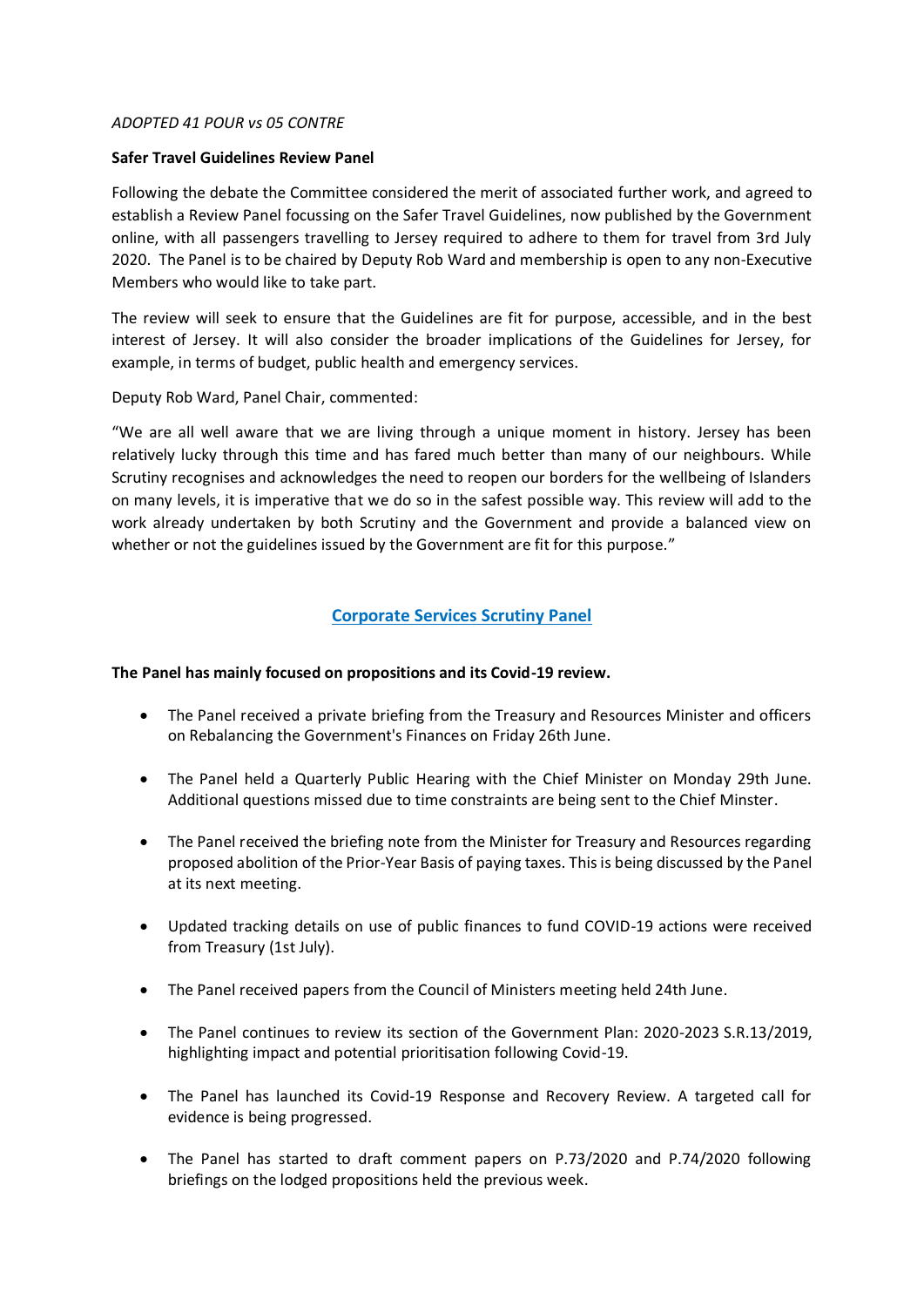• The Panel received R.63/2020 Consultants: Reporting on their use by Government of Jersey.

## **Future meetings/briefings**

- The Panel has weekly meetings to discuss COVID-19 and general business, scheduled on Wednesday mornings. This was postponed following a continuation of the States Assembly to Tuesday 7th July at 10.30am.
- The Panel has weekly briefings with the Minister for Treasury and Resources (in private). These are scheduled for Wednesday afternoons. The briefing this week was cancelled following a continuation of the States Assembly. The next briefing is scheduled to take place on Wednesday 8th July at 3.30pm.
- The Panel has a scheduled briefing with the Chief Minister to discuss the Office Strategy (in private) on Friday 3rd July at 12pm.
- The Panel has a scheduled briefing with the Fiscal Policy Panel (in private) at 4.15pm on Wednesday 8th July.
- The Panel has a scheduled briefing with the Chief Operating Officer to discuss the Technology Transformation Programme (in private) on Tuesday 21st July at 11.30am.

## **Economic and International Affairs Panel**

**The Panel is mainly focussing on the work of the Minister for Economic Development and the support offered to the business community. The Panel is also focussed on the economic impacts of the outbreak.**

- The Panel has been discussing the Government Plan in light of the Covid-19 Crisis. With the Government Plan due to be lodged in October, the Panel has decided to evaluate its proposals and consider the Government Plan's workstreams in view of the changing circumstances. This work is likely to take place over the next month or two.
- The Panel has announced a joint review with the Corporates Services Scrutiny Panel on the Covid-19 recovery work. The Panel will work closely with the Corporate Services Panel on the review, particularly as remits crossover. As part of this work, the Panel has decided to present interim reports in relation to the economic stabilisation aspect as well as the economic recovery aspect of the Government response to the crisis. The Panel anticipates completing these over the summer months of July and August.
- The Panel has sent out a 'call for evidence' from businesses on their views of how the level two guidelines which form part of the Safe Exit Framework is being managed. The Panel has received submissions from several businesses relaying their views and experiences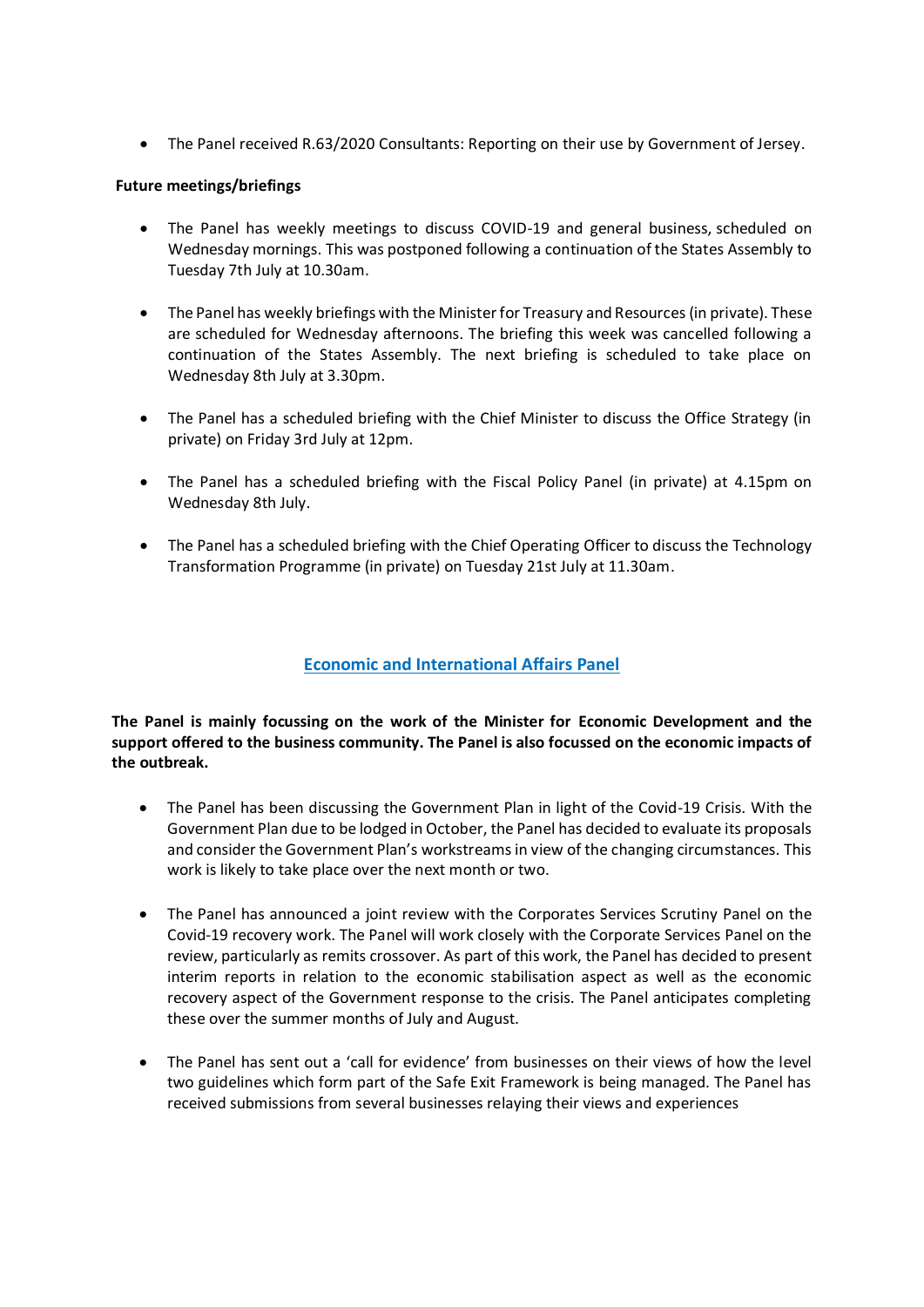- The Panel met with members of the Chamber of Commerce on Monday 29 June for a weekly catch up meeting. The CoC expressed the view that borders should be reopened in order to support the economy.
- On Tuesday 23 June, the Panel joined the Corporates Services Scrutiny Panel for a briefing on Project Gulf. The Panel was briefed on the proposed business case in relation to the Government considering providing financial support to the airline Blue Islands as part of the economic recovery process.
- The Panel was due to hold a Quarterly Hearing with the Minster for International Development on Friday 26 June. However, this meeting was rescheduled to accommodate an urgent briefing (to take place at the same time) on the Safer Travel Period to discuss the Proposition on the Safer Traver Period in relation to opening of the borders.
- The Panel has weekly catch-up meetings with the Minister for Economic Development (normally on a Thursday morning). The next meeting is scheduled for Thursday 2 July.

## **Children Education and Home Affairs Panel**

#### **Briefings/Meetings arranged/work undertaken**

- The Panel has followed up concerns raised by Jersey Cares in relation to the regulation of children's residential homes during the Covid-19 outbreak. This has stemmed from the States Assembly's decision to adopt P.26/2020 Regulation of Care (Standards and Requirements) (Covid-19 – Temporary Amendment) (Jersey) Regulations 202-. Additionally, the Panel has written to the Minister for Children to relay Jersey Care's most recent concerns and will be publishing the response. The Minister has responded to the Panel and directly to Jersey Cares. The Panel will now consider the response and liaise with Jersey Cares in order to gather their views before agreeing any further actions.
- The Panel is liaising with the States of Jersey Police with regards to receiving a weekly update on its operations during the Covid-19 crisis. The update would include the statistical data gathered during this period when arrests, cautions and words of advice transpire within the community.
- The Panel is considering the next steps of its work in respect of Covid-19 (specifically the recovery phase and safe return of schools). The Panel has started to consider potential Covid-19 response areas to review and once confirmed will be compiling the necessary Scoping Documents and Terms of References to proceed with the review process. One area the Panel is considering is the Covid-19 crisis and response in relation to the 'impact of wellbeing on children'. The Panel will produce a Scoping Document and Terms of reference for an 'Impact on Wellbeing of children Review' in relation to the Covid-19 response. The Panel will be discussing this and the actions to follow at its next meeting scheduled for Monday 6 July.
- The Panel is considering the Government Plan in light of the Covid-19 Crisis. The Panel has decided to evaluate and consider the current Government Plan's projects in view of the changing circumstances. It is also due to consider the manner in which it will approach its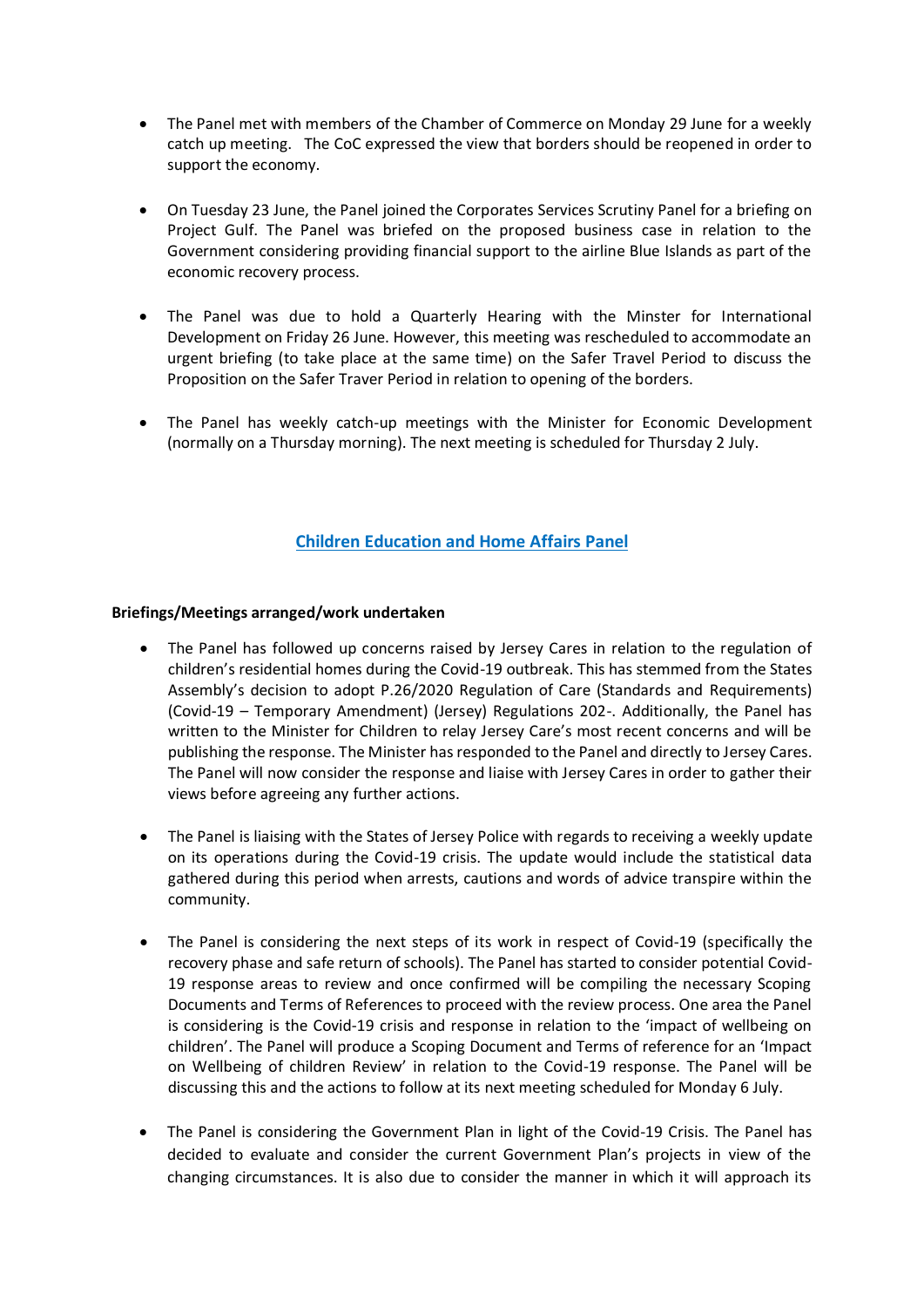scrutiny of the upcoming iteration of the Government Plan. The Panel will be discussing the Projects comprised in the Government plan in relation to the RAG ratings it attributed to them during the review process, as well as any actions to follow. It's anticipated that this will be discussed at the Panel's next meeting scheduled for Monday 6 July)

• The Panel is keeping a watching brief on the Draft Covid-19 (Fixed Penalty Notices) (Jersey) Regulations 202- which is being considered in light of the Covid-19 response. At present there is no further information as to whether this will be going ahead. The Panel has communicated Terms of Reference for a potential review to the Minister for Home Affairs and is planning to consult with additional stakeholders (including the Children's Commissioner) if the legislation is formally lodged. (The Panel has not received further updates in this regard, however, it is due to question the Minister about the intention of the proposals at a quarterly hearing on Friday  $10^{th}$  July.)

## **Comments/Amendment/Publications**

The Panel has presented Comments on the following pieces of legislation since 20<sup>th</sup> March 2020:

- P.22/2020 Draft Unlawful Public Entertainments (Amendment) (Jersey) Regulations 202-
- P.23/2020 Marriage and Civil Status (Amendment of Law (Covid-19 Temporary Amendment) Regulations 202-
- P.24/2020 Draft Criminal Procedure (Jersey) Law 2018 (Appointed Day) (No.3) Act 202-
- P.30/2020 Draft Covid-19 (Schools and Day Care of Children) (Jersey) Regulations 202-
- P.36/2020 Marriage and Civil Status (Amendment of Law No.2) (Covid-19 Temporary Amendment) Regulations 202-
- The Panel has worked with the Corporate Services Scrutiny Panel in order to develop the amendment to P.41/2020 Draft Covid-19 (Emergency Provisions – Courts) (Jersey) Regulations 202-
- The Panel has contributed its views to the Health and Social Security Scrutiny Panel's comments on P.48/2020 Draft Covid-19 (Restricted Trading) (Jersey) Regulations 202-
- P.60/2020 Draft Covid-19 (Civil Partnerships and Marriage) (Jersey) Regulations 202-
- P.77/2020 Draft Covid-19 (Civil Partnership and Marriage No. 2) (Jersey) Regulations 202-

## **Environment, Housing and Infrastructure Panel**

#### **The Panel has undertaken work and received briefings on the following matters**

**Future briefings/legislative changes to consider:**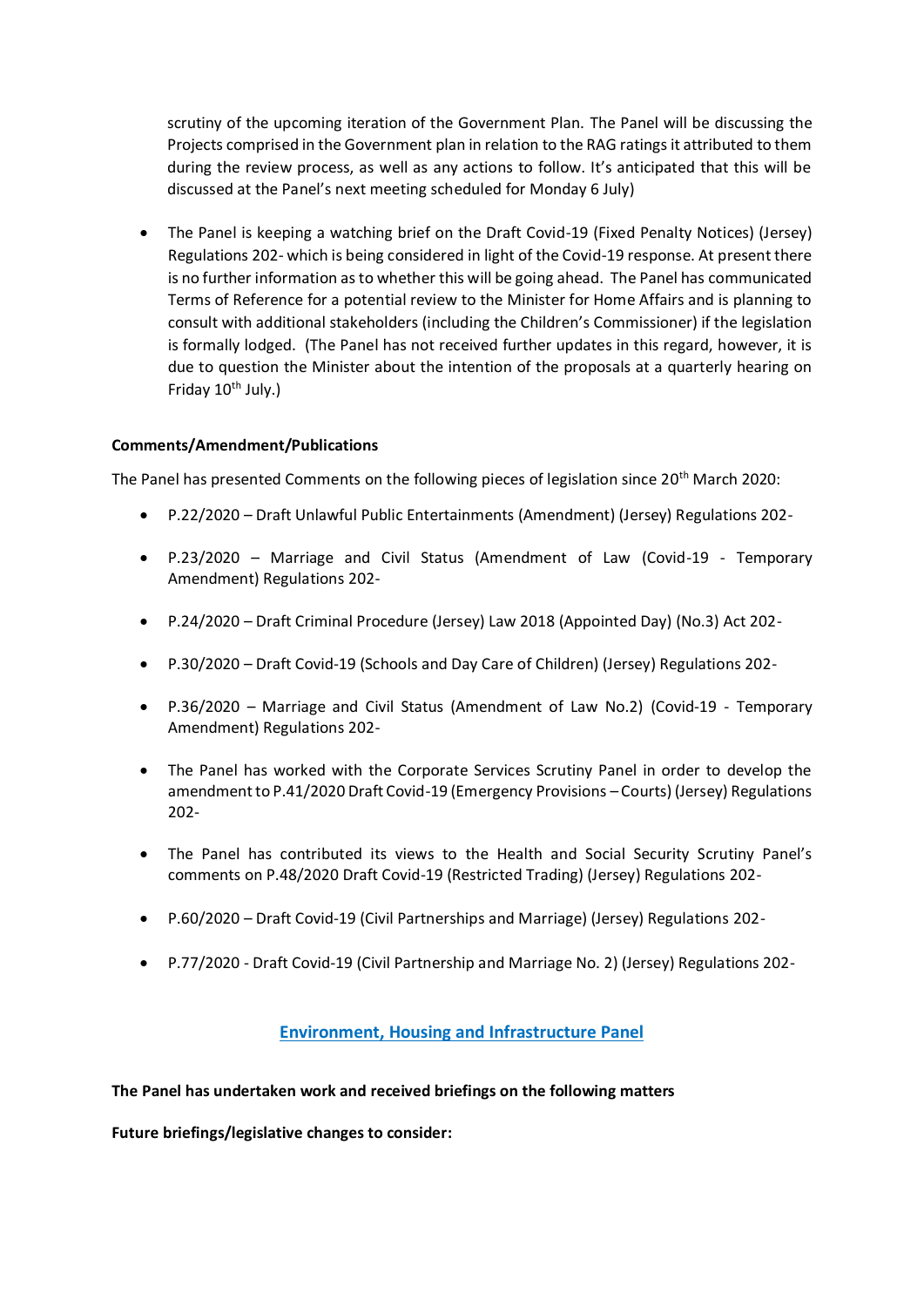- The Panel is due to receive the Minister for the Environment for a private briefing on 2nd July on the Bridging Island Plan.
- It has agreed to undertake a Review of the plans for a Revised Island Plan.
- The Panel has written to the Ministers for Children and Housing, Infrastructure and Environment to request information on how they might reprioritise resources to deliver projects (responses were requested for 1st June, but all Ministers have asked for extra time until end of June to collate the information).
- The Panel has commenced work in preparation for the Government Plan (written questions to Ministers).
- The Panel is due to hold a Quarterly Hearing with the Minister for Infrastructure on 7th July 2020.
- The Panel is considering whether to comment on the upcoming P.106/2019 Public Health and Safety (Rented Dwellings) (Licensing) (Jersey) Regulations 201-.

## **Health and Social Security Panel**

## **The Panel has undertaken work and received briefings on the following matters:**

- The Panel received a joint briefing on 25th June with the Scrutiny Liaison Committee and the Economic and International Affairs Panel on changes to physical distance requirements and the 'Safer Travel Policy'.
- The Panel received a briefing on 25th June regarding the Draft Covid-19 (Control of Testing) (Jersey) Regulations 202-. The Panel agreed to present Comments on the draft Regulations.
- The Panel received the Minister for Health and Social Services on the 29th June 2020 for an update on his response to COVID-19, including the work done to validate patient waiting list data and an update on the waiting list page that will be available on Gov.je.

#### **Future briefings/legislative changes to consider:**

- The Panel is due to meet privately on the 9th July to discuss its agenda, including matters such as the COVID-19 Review work, the Jersey Care Model Review and the Government Plan/Recovery Plan.
- The Panel is due to receive the Minister for Health and Social Services for a Quarterly Hearing on 9th July 2020.
- The Panel is due to receive a fortnightly briefing on 16th July on the Public Health Strategy from the Minister for Health and Social Services.